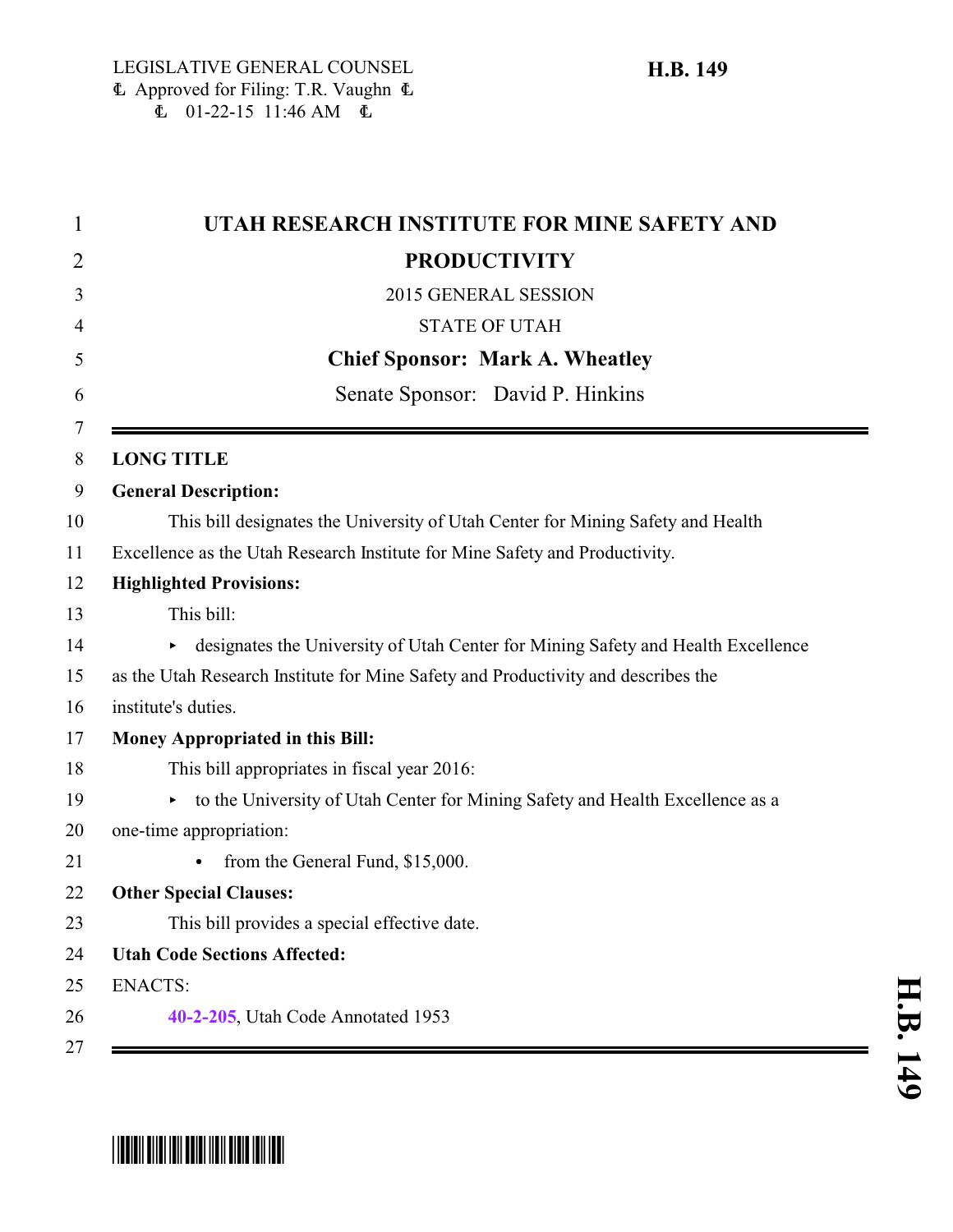<span id="page-1-0"></span>**H.B. 149 01-22-15 11:46 AM**

| 28 | Be it enacted by the Legislature of the state of Utah:                                        |
|----|-----------------------------------------------------------------------------------------------|
| 29 | Section 1. Section 40-2-205 is enacted to read:                                               |
| 30 | 40-2-205. Utah Research Institute for Mine Safety and Productivity -- Designation             |
| 31 | -- Duties.                                                                                    |
| 32 | $(1)$ As used in this section,                                                                |
| 33 | "Institute" means the University of Utah Center for Mining Safety and Health<br>(a)           |
| 34 | Excellence, designated as the Utah Research Institute for Mine Safety and Productivity in     |
| 35 | Subsection (2).                                                                               |
| 36 | (b) "Safety roundtable" means a meeting of representatives of public and private              |
| 37 | entities organized by the institute to communicate on mining safety issues.                   |
| 38 | The University of Utah Center for Mining Safety and Health Excellence is<br>(2)               |
| 39 | designated as the Utah Research Institute for Mine Safety and Productivity.                   |
| 40 | In coordination with the council, the institute shall organize a safety roundtable to:<br>(3) |
| 41 | (a) coordinate and share information about mining safety issues;                              |
| 42 | (b) make recommendations to the commission for more efficient mining regulations;             |
| 43 | (c) make recommendations to the institute for potential research projects; and                |
| 44 | discuss and make recommendations regarding other topics related to mining safety<br>(d)       |
| 45 | in Utah.                                                                                      |
| 46 | (4) In coordination with the council, the institute may:                                      |
| 47 | (a) organize symposia, presentations, or other academic meetings; and                         |
| 48 | (b) identify and propose research projects on topics related to mining safety and             |
| 49 | productivity.                                                                                 |
| 50 | $(5)$ (a) The safety roundtable described in Subsection $(3)$ shall:                          |
| 51 | (i) meet at least quarterly; and                                                              |
| 52 | (ii) include:                                                                                 |
| 53 | two individuals appointed by the institute to represent the institute;<br>(A)                 |
| 54 | two individuals appointed by the council to represent the council;<br>(B)                     |
| 55 | one individual appointed by the office to represent the office;<br>(C)                        |
| 56 | one individual appointed by the Division of Oil, Gas, and Mining to represent the<br>(D)      |
| 57 | Division of Oil, Gas, and Mining;                                                             |
| 58 | (E) one individual appointed by the School and Institutional Trust Lands                      |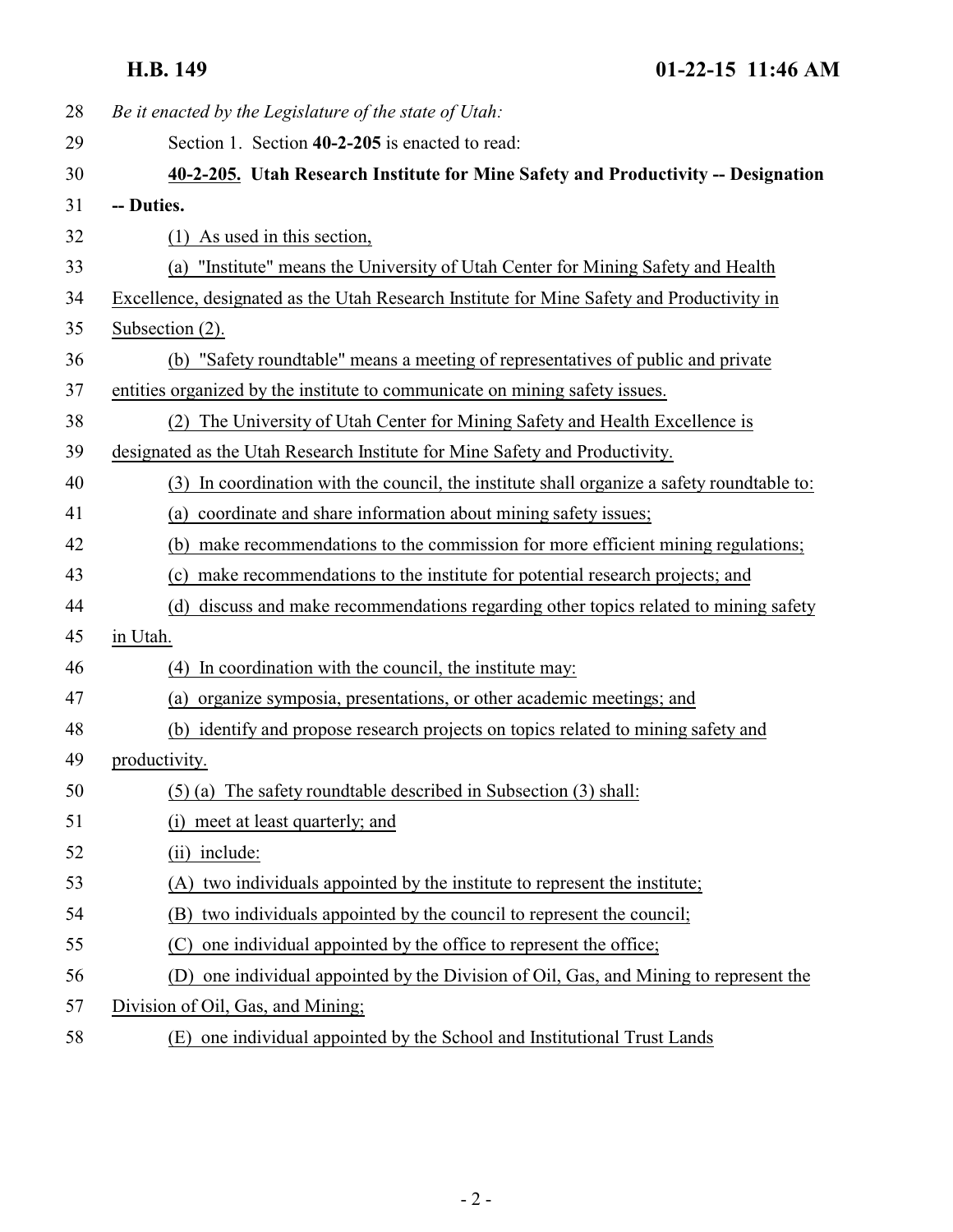## **01-22-15 11:46 AM H.B. 149**

| 59 | Administration to represent the School and Institutional Trust Lands Administration;          |
|----|-----------------------------------------------------------------------------------------------|
| 60 | one individual appointed by the Bureau of Land Management to represent the<br>(F)             |
| 61 | Bureau of Land Management;                                                                    |
| 62 | (G) one individual appointed by the United States Forest Service to represent the             |
| 63 | United States Forest Service;                                                                 |
| 64 | (H) one individual appointed by the federal Mine Safety and Health Administration to          |
| 65 | represent the federal Mine Safety and Health Administration;                                  |
| 66 | one individual appointed by each additional state and federal land management                 |
| 67 | agency that is identified by the institute;                                                   |
| 68 | (J) two individuals appointed by coal mine operators that are identified by the institute;    |
| 69 | (K) two individuals appointed by miner representatives that are identified by the             |
| 70 | institute; and                                                                                |
| 71 | other individuals appointed by entities that are identified by the institute.<br>(L)          |
| 72 | (b) An individual appointed to represent an entity described in Subsection $(5)(a)(ii)$       |
| 73 | may not receive reimbursement, compensation, or benefits for the individual's representation  |
| 74 | except for reimbursement, compensation, or benefits provided by the entity the individual     |
| 75 | represents.                                                                                   |
| 76 | Section 2. Appropriation.                                                                     |
| 77 | Under the terms and conditions of Title 63J, Chapter 1, Budgetary Procedures Act, for         |
| 78 | the fiscal year beginning July 1, 2015, and ending June 20, 2016, the following sums of money |
| 79 | are appropriated from resources not otherwise appropriated, or reduced from amounts           |
| 80 | previously appropriated, out of the funds or accounts indicated. These sums of money are in   |
| 81 | addition to any amounts previously appropriated for fiscal year 2016.                         |
| 82 | To the University of Utah Center for Mining Safety and Health Excellence                      |
| 83 | From General Fund, One-time<br>\$15,000                                                       |
| 84 | Schedule of Programs:                                                                         |
| 85 | Utah Research Institute for Mine Safety and Productivity<br>\$15,000                          |
| 86 | The Legislature intends that the appropriation under this section be used to carry out the    |
| 87 | requirements of Section 40-2-205.                                                             |
| 88 | Section 3. Effective date.                                                                    |
| 89 | This bill takes effect on July 1, 2015.                                                       |